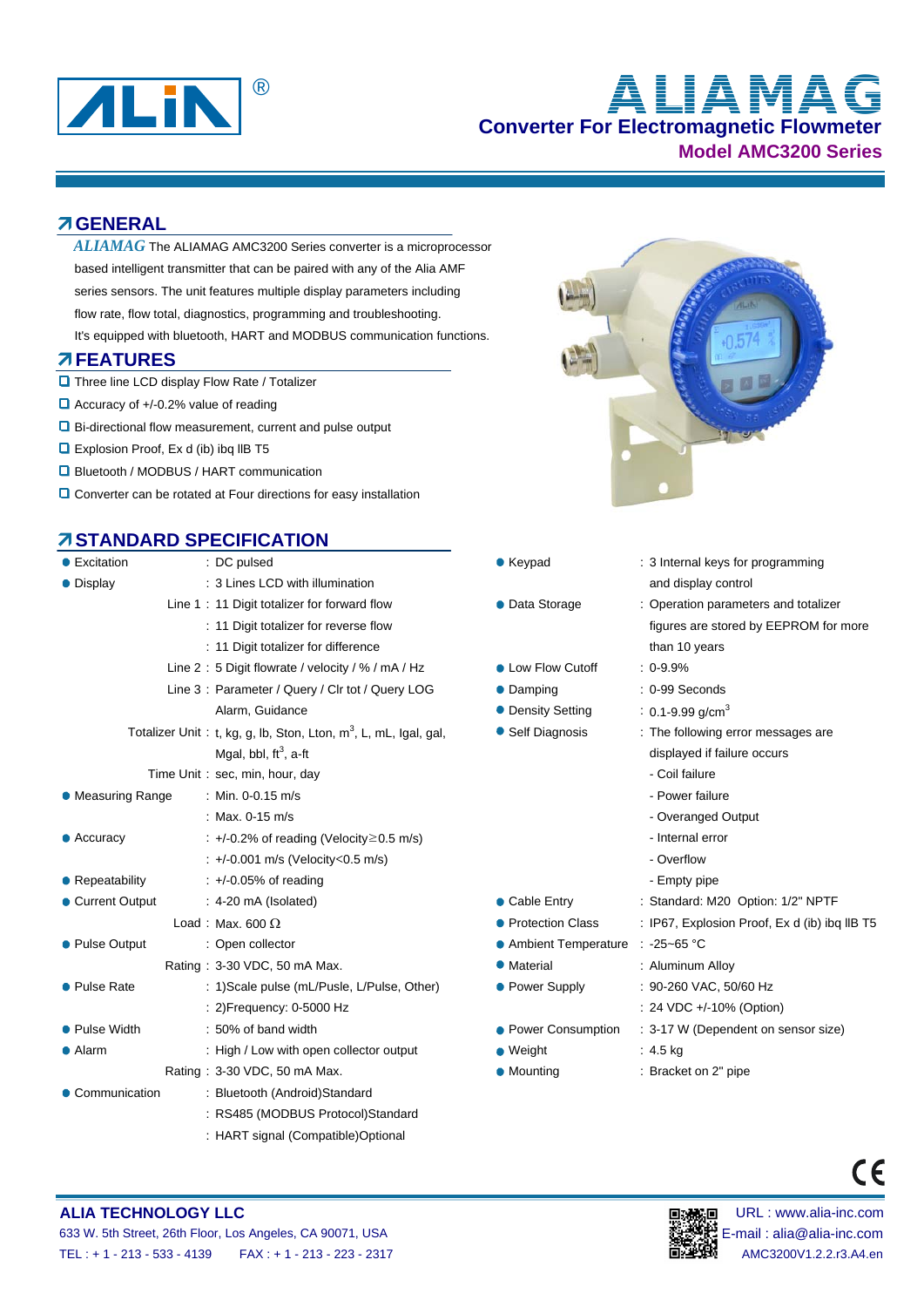#### **ZDIMENSIONS**



#### **WIRING DIAGRAM**



I+: 4-20 mA Output + P+: Pulse Output + R+: RS485 Output +

I-: 4-20 mA Output - P-: Pulse Output - R-: RS485 Output -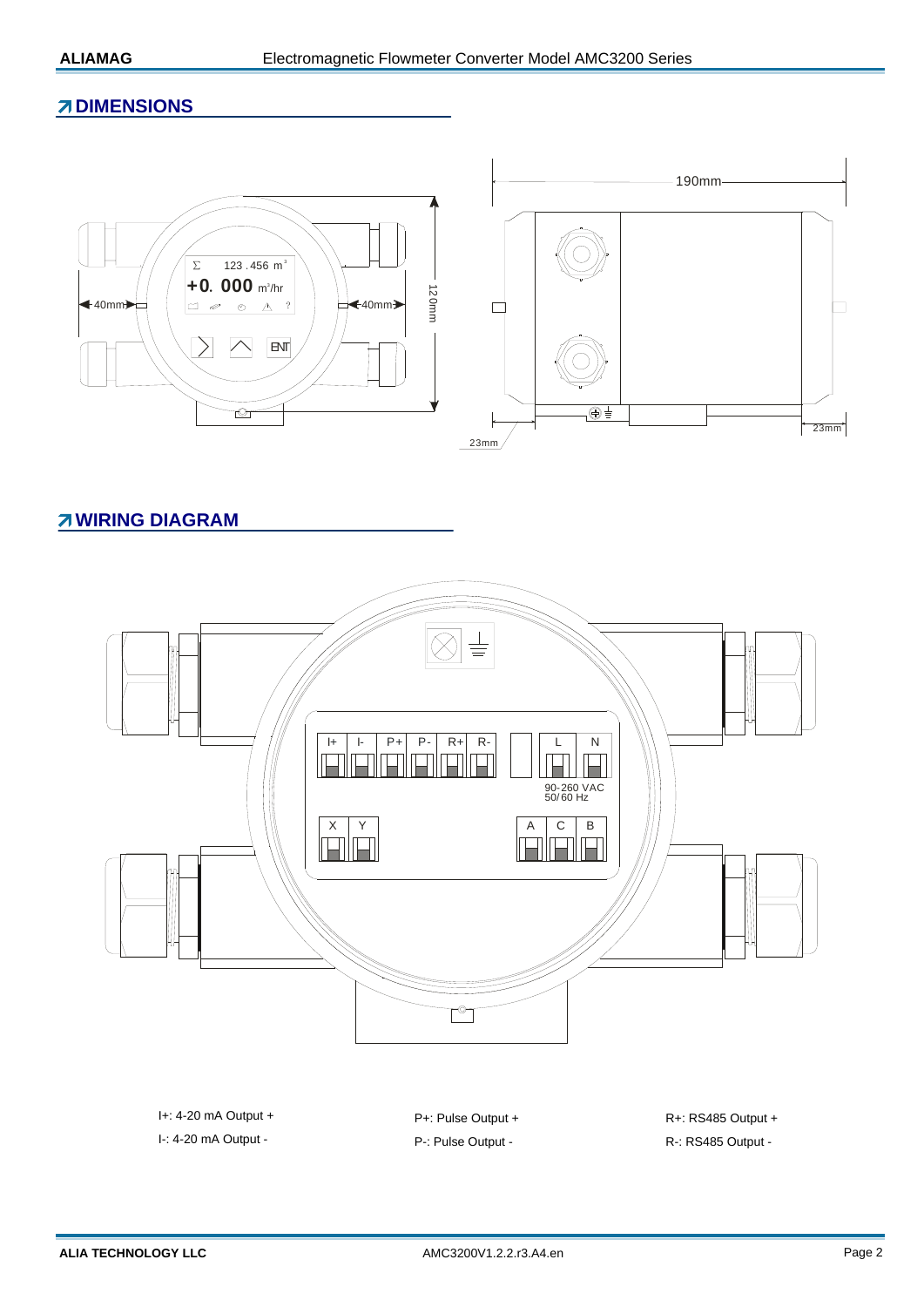#### **ACCURACY**



#### **CABLE LENGTH BETWEEN SENSOR & CONVERTER**



### **MODEL SELECTION GUIDE**

| AMC3200 Series                        |     |                  |                                       |           |                                              |  |  |
|---------------------------------------|-----|------------------|---------------------------------------|-----------|----------------------------------------------|--|--|
| Example: AMC3200-AC-CP-EX-HT/PT       |     |                  |                                       |           |                                              |  |  |
| AMC3200-                              | XX- | XX-              | XX-                                   | XX        | Description                                  |  |  |
| Power Supply                          | AC- |                  |                                       |           | 90-260 VAC, 50/60 Hz                         |  |  |
|                                       | DC- |                  |                                       |           | 24 VDC, +/-10%                               |  |  |
| Mounting                              |     | CP-              |                                       |           | <b>Compact with Sensor</b>                   |  |  |
|                                       |     | S <sub>2</sub> - |                                       |           | Remote, 2" Mounting Bracket or Wall Mounting |  |  |
| NN-<br><b>Protection Class</b><br>EX- |     |                  | IP <sub>67</sub>                      |           |                                              |  |  |
|                                       |     |                  | Explosion Proof, Ex d (ib) ibq IIB T5 |           |                                              |  |  |
| Option                                |     |                  |                                       | <b>NN</b> | None                                         |  |  |
|                                       |     |                  |                                       | <b>HT</b> | <b>HART Signal (Compatible)</b>              |  |  |
|                                       |     |                  |                                       | PT        | Cable Entry 1/2" NPTF                        |  |  |